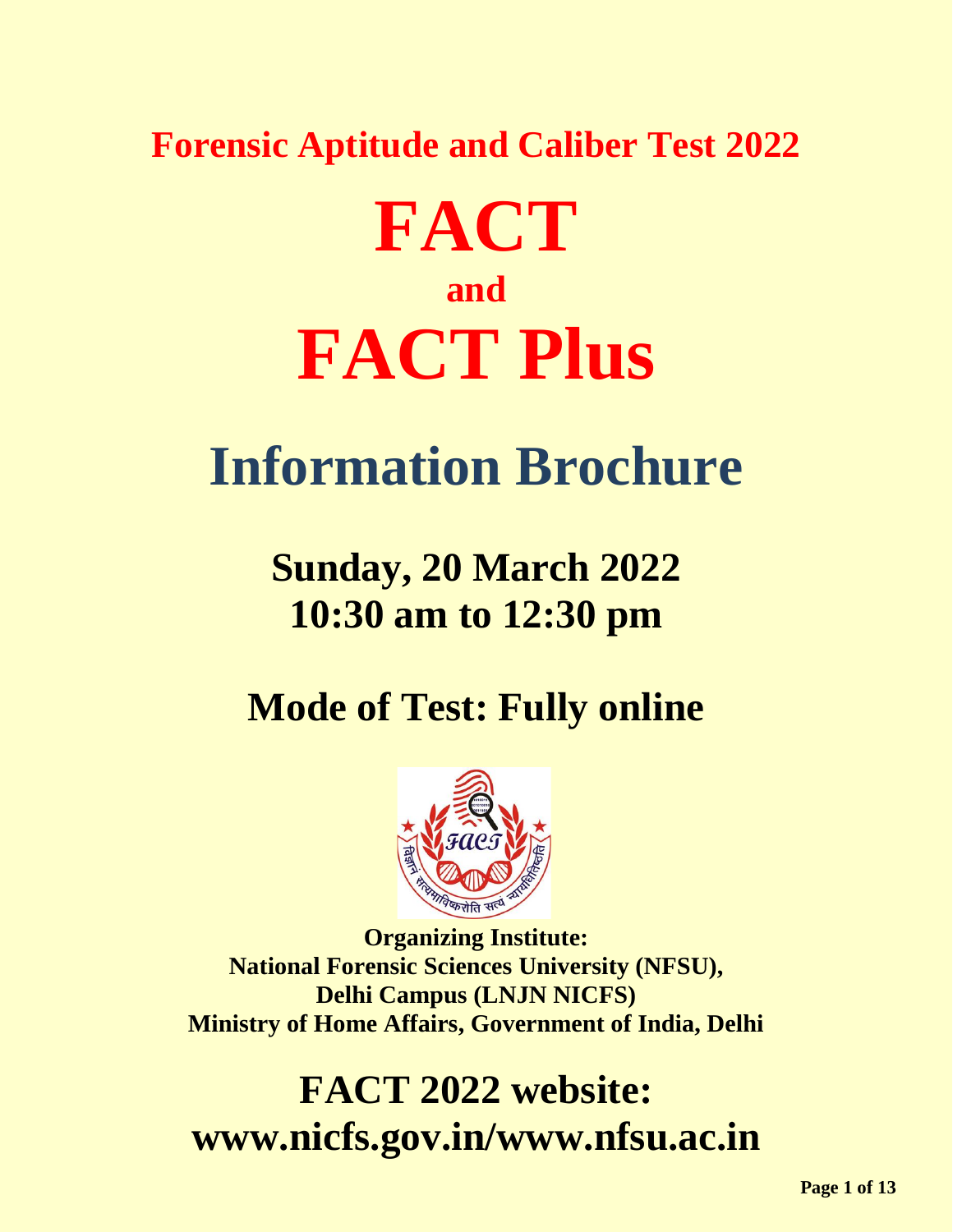|    | <b>Schedule for Online Application</b>                      |                          |
|----|-------------------------------------------------------------|--------------------------|
|    | (i) Start of Online Submission of Application Form and Fee  | 07/02/2022<br>(11.00 am) |
| A. | deposit through Credit Card, Debit Card or Net Banking      |                          |
|    | (ii) Close of Online Submission of Application Form and Fee | 21/02/2022               |
|    | deposit through Credit Card, Debit Card or Net Banking      | $(5.30 \text{ pm})$      |
| B. | Issue of e-Admit Card to registered candidates by TCS       | 04/03/2022               |
|    |                                                             | (Friday)                 |
| C. | <b>Date of FACT / FACT Plus</b>                             | 20/03/2022               |
|    |                                                             | <b>SUNDAY</b>            |
|    |                                                             | 20/03/2022               |
|    | D. Issue of Question/Answer Keys (After Examination)        |                          |
|    |                                                             | 27/03/2022               |
| Ε. | <b>Declaration of Result</b>                                |                          |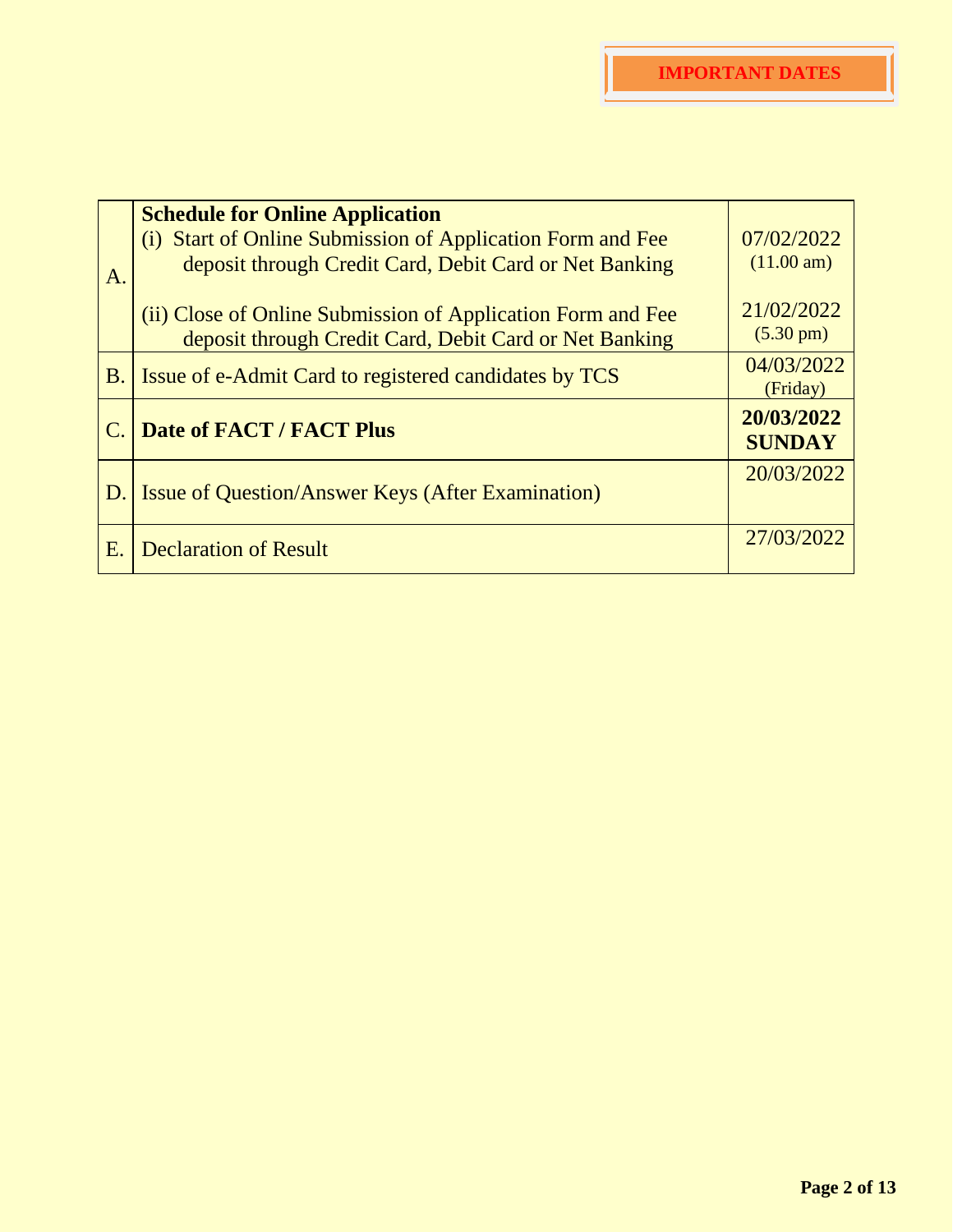#### **1. Preamble**

Forensic Science Laboratories (FSLs) in the country are facing an acute shortage of skilled manpower for disposal of pending cases. Currently, FSLs are hiring professionals on contractual basis with a view to provide assistance to expedite finalization of forensic reports.

Forensic science curricula as well as the quality of forensic science education imparted vary widely across the country. There is also certain disconnect between the theory component and corresponding practical exercises along with skill development.

The Ministry of Home Affairs (MHA) has decided to conduct an All-India Test with the objective of benchmarking forensic science post-graduates and professionals.

A consolidated list of qualified personnel will be made available for recruitment to central and state Forensic Science Laboratories (FSLs) which can utilize the services of these qualified professionals for need-based and short term skilled forensic assignments to expedite disposal of pending cases. This national level test ensures minimum standard for forensic science postgraduates involved in conducting laboratory tests of crime evidence in FSLs in India. Availability of better qualified professionals will contribute in ensuring the quality of forensic science services across the country.

#### **2. FACT and FACT Plus**

Forensic Aptitude and Caliber Test (FACT) and FACT Plus are All-India Tests that aim to test the comprehensive aptitude and skills in Post Graduate subjects in Forensic Science. FACT is a screening test being introduced since 2018 as a test of forensic science caliber for students obtaining their degrees from various universities. The FACT qualification of a candidate reflects the relative knowledge and certifies minimum level of understanding of forensic science.

The FACT (Basic examination for post-graduate candidates) will test the candidates in pure sciences to understand their command over basic concepts. FACT Plus (Advanced level of examination for post-graduate candidate who have cleared NET/GATE/GPAT) will test the aptitude of the candidates towards forensic science related matters.

FACT qualification is intended to be used as a qualifying criterion for recruitment by FSLs and other such agencies. The test will be conducted for two levels i.e. FACT for assessing the skill level of the candidates to analyze the crime exhibits referred to the FSLs and interpret the results with basic training to assist in simple cases and FACT Plus for testing the candidates as specialized personnel to handle precision instruments and infer precise results. The eligibility for recruitment for FACT qualified candidates will be subject to fulfilling the criteria laid down by the recruiting organization.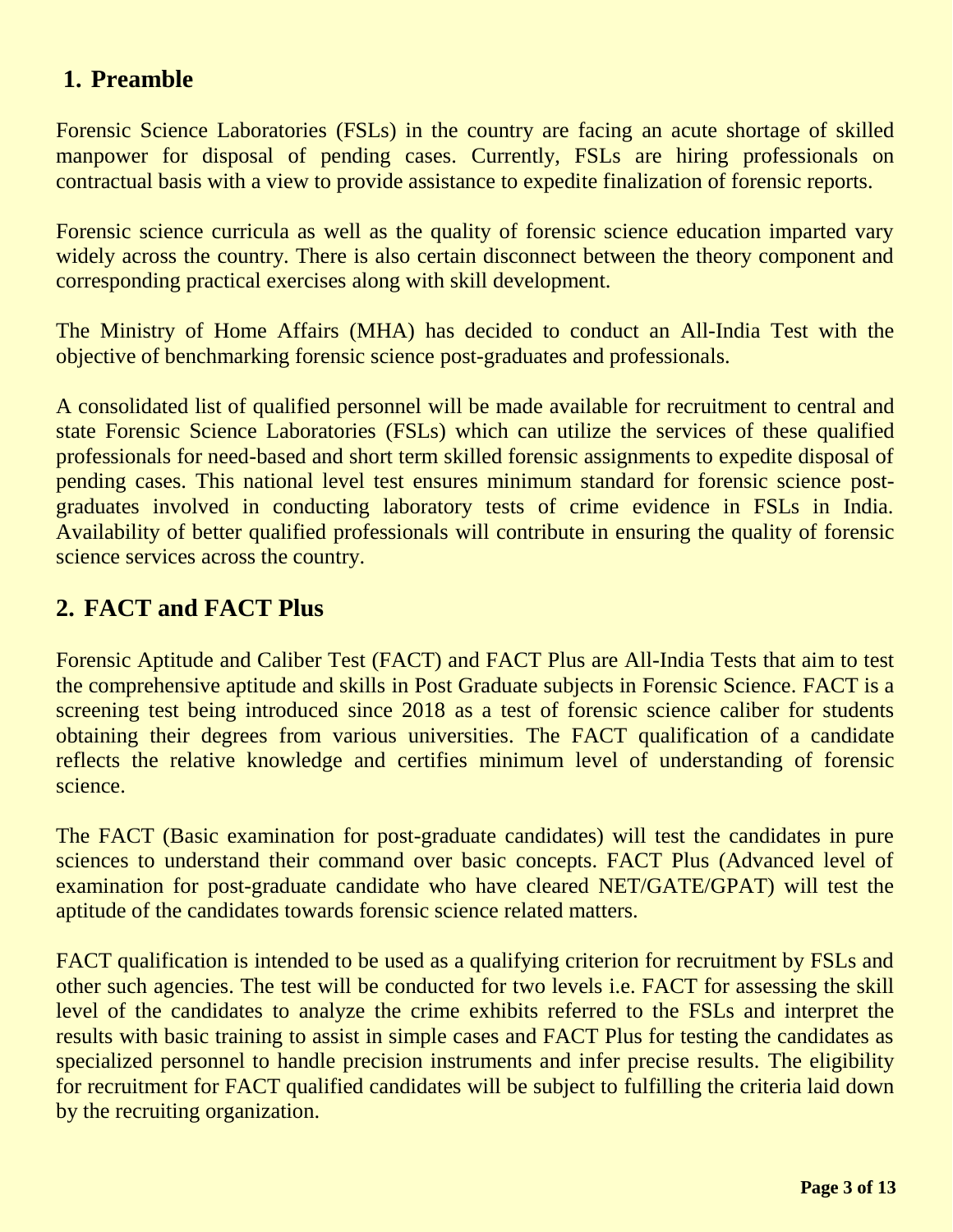#### **3. National Forensic Sciences University (NFSU)**

National Forensic Sciences University (NFSU), is the nodal Institute for forensic science education and training in the country. MHA has entrusted NFSU, Delhi Campus (LNJN NICFS) with the responsibility of conducting FACT.

#### **4. Structure of FACT 2022**

FACT 2022 will consist of objective type questions and will be conducted as an online test. The test will be of 2-hour duration and shall consist of two Parts: **Section A** and **Section B**. The questions will be so designed as to measure the forensic aptitude and skills required to handle scientific tests of crime material exhibits from crime scenes and interpretations of test results at the Scene of Crime and/or forensic laboratories to deduce their evidential values.

**Section A** shall be compulsory to all candidates for testing the aptitude in Forensic Science.

**Section B** shall consist of **FIVE** specialized forensic science subjects viz., **Forensic Physical Sciences (Ballistics, Document and Physics), Forensic Biological Sciences (Serology and DNA), Forensic Chemical Sciences (Toxicology, Chemistry, Narcotics and Explosives)**, **Cyber Forensics (Mobile Forensic, Audio-Video, etc.)** and **Forensic Psychology**. A candidate has to **attempt any one of these Five** specialized Forensic Science subjects.

The test consists of only multiple-choice questions and will be a mix of questions of low, moderate and high level of difficulty. Four possible options (A), (B), (C) and (D) will be given for each question of which only one option will be correct. There will be no negative marking. The marking scheme will be included as part of the Instructions to the online test.

#### **5. Eligibility Criteria: 5.1 Eligibility Criteria for appearing in FACT 2022**

In order to be eligible to appear in FACT or FACT Plus, the candidate must fulfill the following eligibility requirements:

- (i) Candidate must be an Indian national.
- (ii) To appear for FACT, the candidate must possess educational qualifications as per the detailed Table 1.
- (iii) To appear for FACT Plus, in addition to being eligible to appear for FACT, the candidate must be qualified in UGC NET examination or CSIR-GATE or GPAT or possess Experience in analytical methods and/or research in the relevant field as per Table 2.
- (iv) Some candidates are also mandated to have studied specified subjects at the graduate level.
- (v) There is no upper age limit.
- (vi) A candidate may appear in FACT or FACT Plus any number of times.
- (vii) A candidate may opt for only one test at a time, i.e. either FACT or FACT Plus.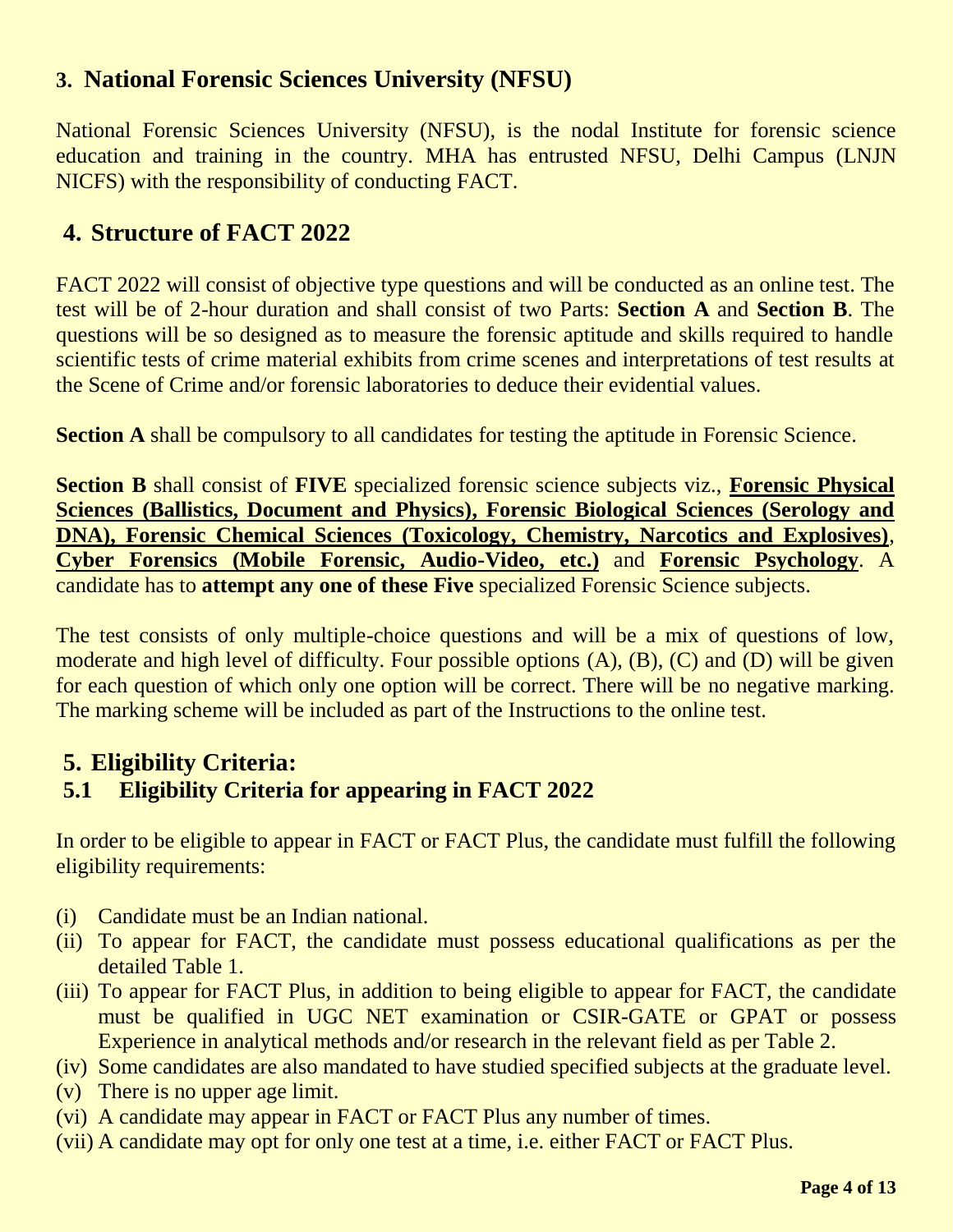| <b>Elective Subjects</b>                         | <b>Qualifying degree</b>                                                                                                                                           | <b>Mandatory subject at graduate</b><br>level         |  |
|--------------------------------------------------|--------------------------------------------------------------------------------------------------------------------------------------------------------------------|-------------------------------------------------------|--|
|                                                  | <u>Forensic Physics</u><br>MSc in Physics / Biophysics / Applied Physics                                                                                           | None                                                  |  |
|                                                  | <b>Bachelor of Engineering</b><br>(Civil/Electrical/Mechanical/Electronic/<br>Telecommunication/Computer Science/Instrumentation)                                  | Not applicable                                        |  |
|                                                  | M.Sc. in Forensic Science                                                                                                                                          | Physics                                               |  |
| <b>Forensic Physical</b><br><b>Sciences</b>      | <b>Forensic Ballistics</b><br>M.Sc. in Physics / Applied Physics/ Mathematics/Applied<br><b>Mathematics</b>                                                        | None                                                  |  |
|                                                  | M.Sc. in Forensic Science                                                                                                                                          | <b>Physics or Mathematics</b>                         |  |
|                                                  | <b>Forensic Document</b><br>M.Sc. in Physics<br>M.Sc. in Chemistry / Biochemistry<br><b>AIC</b> by examination                                                     | None                                                  |  |
|                                                  | M.Sc. in Forensic Science                                                                                                                                          | <b>Physics or Chemistry</b>                           |  |
|                                                  | BTech/BE in Computer Science / Electrical / Electronic<br>engineering                                                                                              | Not applicable                                        |  |
| <b>Cyber Forensics</b>                           | Master's Degree in any subject and Certification<br>/Diploma in Cyber Forensics/Information Security                                                               | None                                                  |  |
|                                                  | Master's Degree in Physics/ Mathematics/ Applied<br><b>Mathematics/Forensic Science</b>                                                                            | None                                                  |  |
|                                                  | M.Sc. in Digital Forensics and Information Security                                                                                                                | None                                                  |  |
| Forensic<br><b>Biological</b><br><b>Sciences</b> | Master's Degree in Botany / Zoology /Microbiology/<br>Biotechnology/Biochemistry/Physical Anthropology/<br><b>Forensic Science/ Genetics</b>                       | <b>Botany or Zoology</b>                              |  |
|                                                  | M.Sc. in Forensic Odontology                                                                                                                                       | None                                                  |  |
| <b>Forensics</b><br>Chemical<br><b>Sciences</b>  | Master's Degree in Chemistry/Toxicology/Biochemistry<br>/ Pharmacology/ Pharmacy/Forensic Science<br>Associateship of Institute of Chemist (AIC) by<br>examination | Chemistry                                             |  |
| Forensic                                         | Master's Degree in Psychology/Criminology                                                                                                                          | <b>None</b>                                           |  |
| Psychology                                       | Master's Degree in Forensic Science                                                                                                                                | Forensic Psychology or<br><b>Forensic Criminology</b> |  |

#### **Table 1: Details of educational qualifications for eligibility for FACT and FACT Plus are as follows:**

#### **Table 2. Details of additional qualification/experience for eligibility for FACT Plus are as follows:**

| <b>Elective</b> | <b>GATE</b>             | <b>CBSE UGC</b> | <b>CSIR UGC</b>     | <b>GPAT</b> | <b>Experience</b> |
|-----------------|-------------------------|-----------------|---------------------|-------------|-------------------|
| <b>Subjects</b> |                         | <b>NET</b>      | <b>NET</b>          |             |                   |
| Forensic        | Physics/Mathematics/    | Electronic      | Physical            |             |                   |
| Physical        | <b>Electronics and</b>  | Science /       | Sciences /          |             |                   |
| <b>Sciences</b> | Communication           | Forensic        | <b>Mathematical</b> |             |                   |
|                 | Engineering/Electrical  | Science         | Science/            |             |                   |
|                 | Engineering / Chemistry |                 | Chemical            |             |                   |
|                 | /Chemical Engineering   |                 | Science             |             |                   |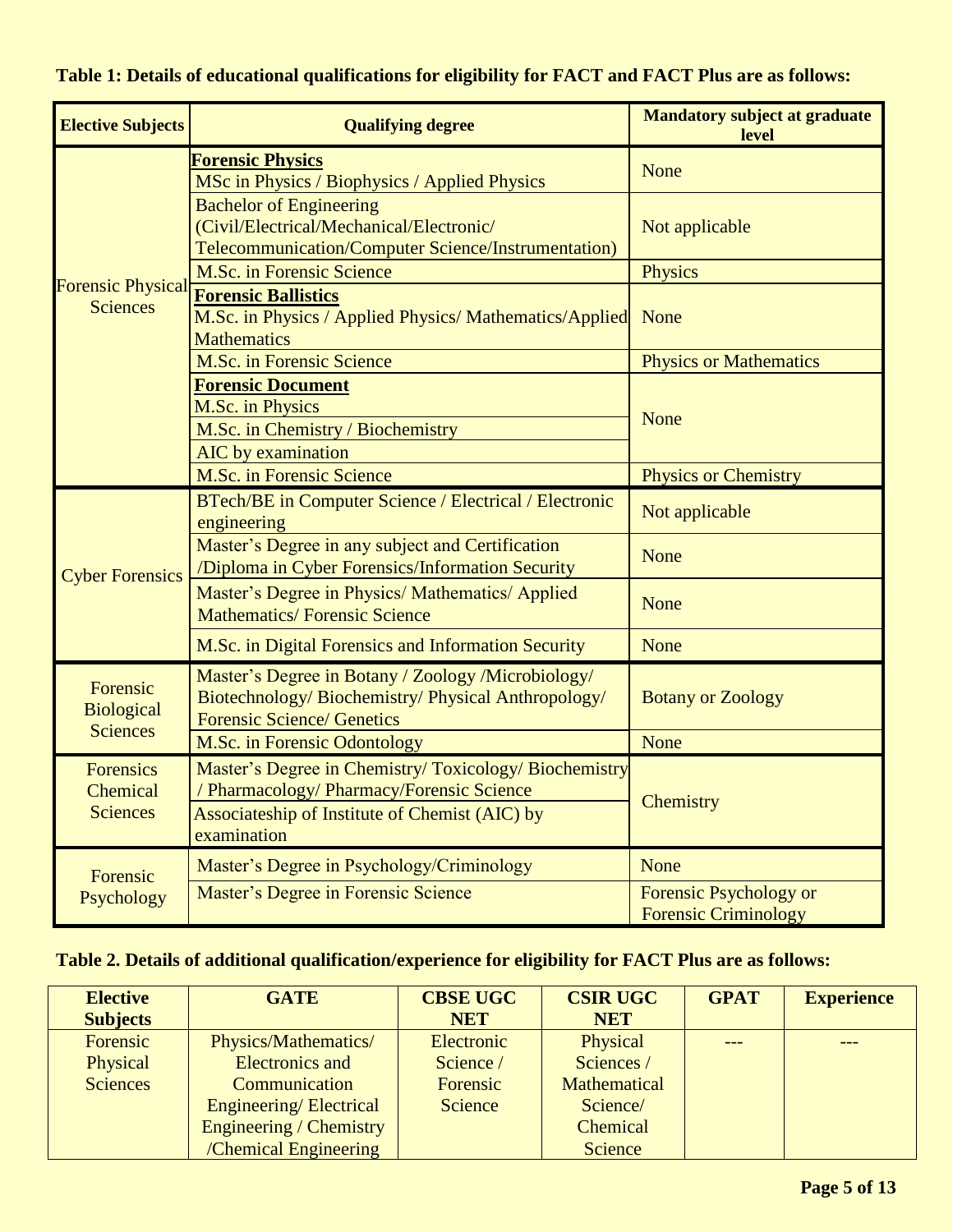| <b>Cyber Forensics</b> | <b>Electronics and</b>         | Computer                | Physical            |             |                                                                                                                            |
|------------------------|--------------------------------|-------------------------|---------------------|-------------|----------------------------------------------------------------------------------------------------------------------------|
|                        | Communication                  | Science and             | Sciences/           |             |                                                                                                                            |
|                        | Engineering/Electrical         | Applications /          | Mathematical        |             |                                                                                                                            |
|                        | Engineering / Computer         | Electronic              | <b>Sciences</b>     |             |                                                                                                                            |
|                        | <b>Science and Information</b> | Science /               |                     |             |                                                                                                                            |
|                        | Technology/Physics/            | Forensic                |                     |             |                                                                                                                            |
|                        | <b>Mathematics</b>             | Science/                |                     |             |                                                                                                                            |
|                        |                                | Criminology             |                     |             |                                                                                                                            |
| Forensic               | Ecology and Evolution /        | Environmental           | <b>Life Science</b> |             |                                                                                                                            |
| <b>Biological</b>      | <b>Life Science</b>            | Science /               |                     |             |                                                                                                                            |
| <b>Sciences</b>        | /Biotechnology                 | Anthropology/           |                     |             |                                                                                                                            |
|                        |                                | Forensic                |                     |             |                                                                                                                            |
|                        |                                | <b>Science</b>          |                     |             |                                                                                                                            |
| <b>Forensics</b>       | Chemistry / Chemical           | <b>Forensic Science</b> | Chemical            | <b>GPAT</b> |                                                                                                                            |
| Chemical               | Engineering                    |                         | <b>Sciences</b>     |             |                                                                                                                            |
| <b>Sciences</b>        |                                |                         |                     |             |                                                                                                                            |
| Forensic<br>Psychology |                                |                         |                     |             | 3 years of post-<br>qualification<br>experience in<br>analytical<br>methods<br>and/or research<br>in the relevant<br>field |

#### **5.2 Eligibility Criteria for Persons with Disabilities (PwD)s**

| <b>PH Category</b>                   | <b>PH Sub-category</b>  | <b>Eligibility</b>                                                                                                                                                                                                                                                                                                                                                                                                                                                                                                          |  |
|--------------------------------------|-------------------------|-----------------------------------------------------------------------------------------------------------------------------------------------------------------------------------------------------------------------------------------------------------------------------------------------------------------------------------------------------------------------------------------------------------------------------------------------------------------------------------------------------------------------------|--|
| <b>Orthopedically</b><br>Handicapped | OL-One leg affected     | Eligible for all                                                                                                                                                                                                                                                                                                                                                                                                                                                                                                            |  |
| or Locomotor Disability or           | $(R \text{ or } L)$     |                                                                                                                                                                                                                                                                                                                                                                                                                                                                                                                             |  |
| <b>Cerebral Palsy</b>                | Other sub-categories    | Scientific staff have to perform bench work in                                                                                                                                                                                                                                                                                                                                                                                                                                                                              |  |
| <b>Blindness or Low Vision</b>       | <b>B-</b> Blind         | laboratory which include operating different types                                                                                                                                                                                                                                                                                                                                                                                                                                                                          |  |
|                                      | <b>PB-Partial Blind</b> | of scientific sensitive equipment, operating                                                                                                                                                                                                                                                                                                                                                                                                                                                                                |  |
| <b>Hearing Impairment</b>            | D-Deaf                  | various types of arms, conducting chemical tests.<br>These operations require very high precision of<br>tests conducted on Case Exhibits obtained from<br>the Investigation Agencies. Besides these, they<br>also have to visit different courts of Law in<br>different locations, including the locations in very<br>remote arears of the country.<br>Therefore, these categories<br>Physical<br><sub>of</sub><br>Disabilities are not suitable for scientific posts in<br>the divisions of Forensic Science Laboratories. |  |
|                                      | <b>PD-Partial Deaf</b>  | Eligible for all except Forensic Physics Division                                                                                                                                                                                                                                                                                                                                                                                                                                                                           |  |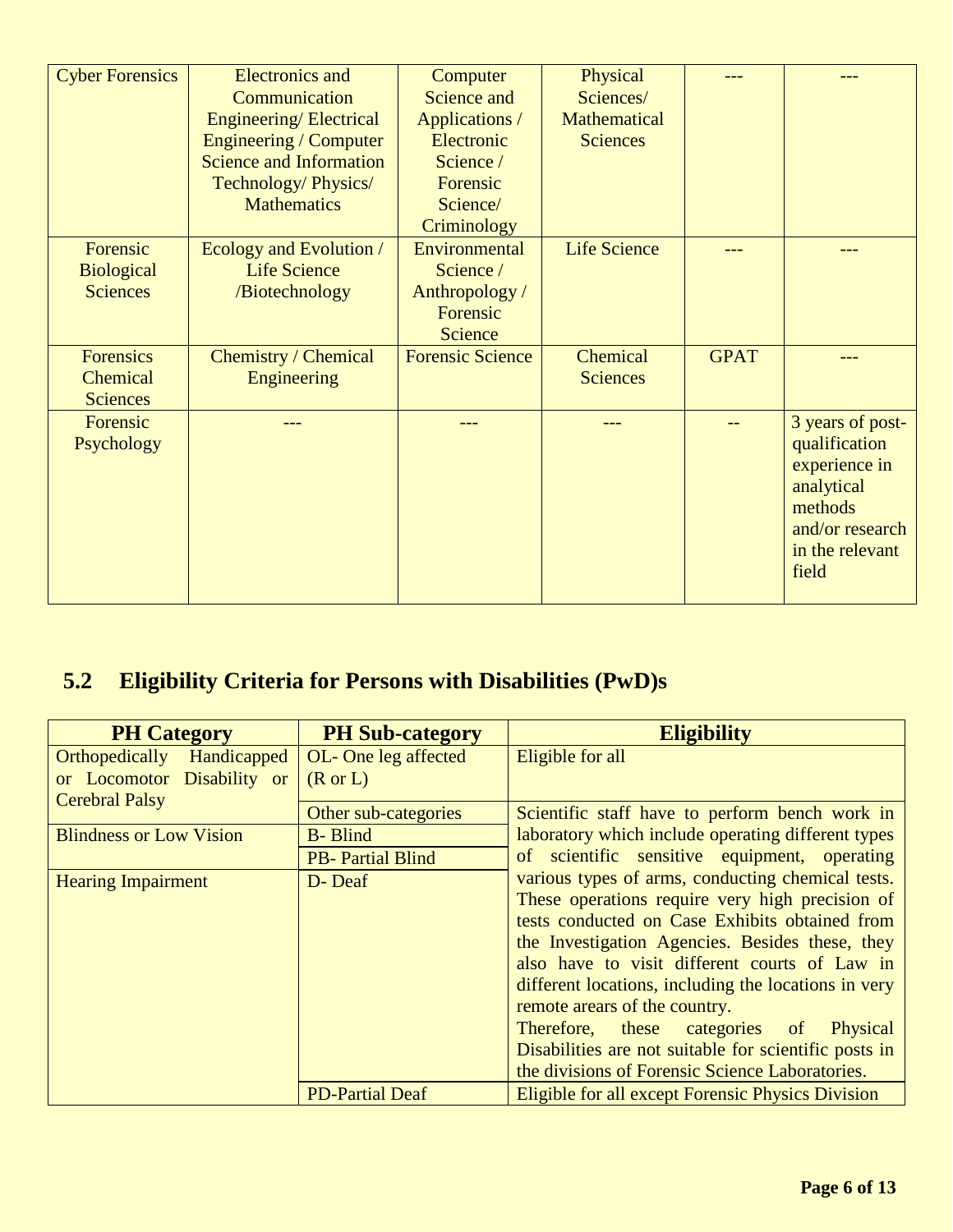#### **6. DATE AND SCHEME OF THE TEST**

The FACT and FACT Plus will be held tentatively on Sunday, 20 March, 2022 as under:

| <b>Test</b>        | <b>Session</b> | <b>Timings</b>     | <b>Duration</b> |
|--------------------|----------------|--------------------|-----------------|
| <b>FACT</b>        | <b>Morning</b> | $10:30AM-12:30 PM$ | 2hrs            |
| <b>FACT</b> (Plus) | <b>Morning</b> | $10:30AM-12:30 PM$ | 2hrs            |

| Paper                                                                                                                                                                                                                  | <b>Questions</b> |
|------------------------------------------------------------------------------------------------------------------------------------------------------------------------------------------------------------------------|------------------|
| <b>SECTION A: Questions for testing aptitude in forensic science</b>                                                                                                                                                   | 50               |
| <b>SECTION B:</b> (attempt any <b>one</b> of these four subjects)<br>1. Forensic Physical Sciences<br>2. Cyber Forensics<br>3. Forensic Biological Sciences<br>4. Forensic Chemical Sciences<br>5. Forensic Psychology |                  |
| $\Gamma$ ∩tэ                                                                                                                                                                                                           |                  |

Note:

- (i) The date and time of FACT and FACT Plus is liable to be changed at the discretion of NFSU Delhi Campus (LNJN NICFS).
- (ii) The medium of examination will be English.
- (iii) There will be 120 questions carrying **one mark each** and all questions will be mandatory.
- (iv) No negative marking for wrong answers shall be applicable as per the scheme of examination.
- (v) Each candidate must individually obtain 50% or more marks in each of the sections of the examination and the overall qualifying marks will be 60% and above. However, there will be relaxation of 5% in the qualifying marks of SC/ST/OBC/PwDs candidates.
- (vi) The list of qualifying candidates will be declared subject-wise according to each elective subject.

#### **7. Registration for FACT and FACT Plus**

#### **7.1 ONLINE APPLICATION:**

Interested & eligible candidates may apply online through a link available at NFSU Delhi Campus website: **www.nicfs.gov.in / www.nfsu.ac.in.** In order to pay the registration fee, the candidates may use Credit Card, Debit Card or Net Banking. Before applying online, candidates are advised to go through the detailed notification available at NFSU website.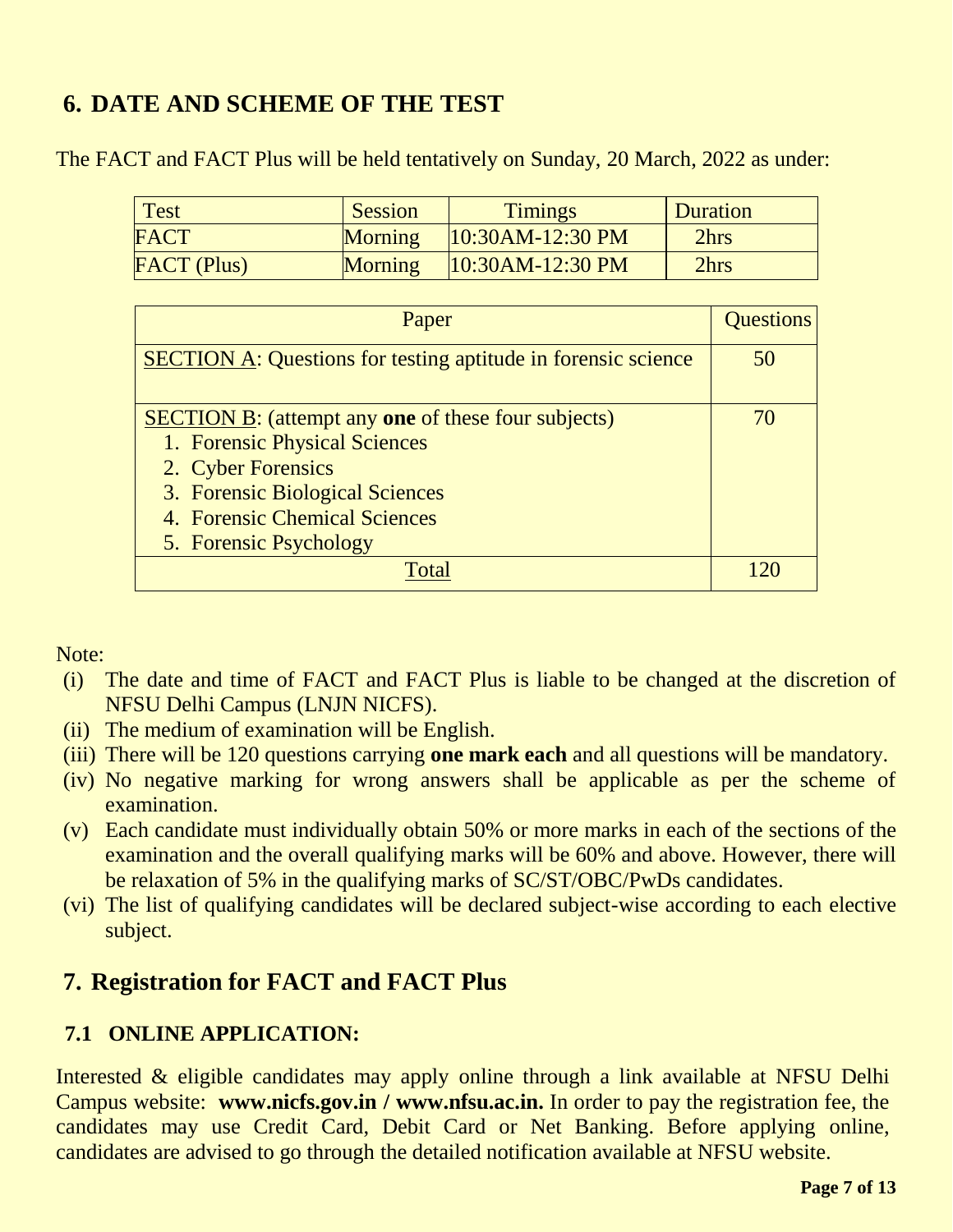Before filling the form, candidates must select the examination which they wish to take ensuring their eligibility for the same. Candidates must write their name, father/mother's name as written in their Matriculation ( $X<sup>th</sup> Class Board$ ) Certificate and should ensure that the same are matching with their educational qualification certificates and caste certificate except for married females who may submit an undertaking, in case of any change in their name.

After filling the online application, candidates should preview their entire application form and make changes if required before final submission of online application. No change in the particulars entered in the application form will be possible after final submission of online application and no correspondence in this regard will be entertained.

After successful submission of ONLINE Application, a Registration Number will be generated. The candidates must preserve the Registration Number for future reference and for downloading your e-Admit Card. They must also keep a printout copy of the duly filled-in application form for future use.

The registration portal may also be used by candidates to check the status of their candidature, download e-admit card as well as FACT and FACT Plus result.

#### **Candidates should note that successful submission of online application does not mean that they have been registered for this test. To ensure their candidature, candidates should check their registration status on website (www.nicfs.gov.in/www.nfsu.ac.in).**

Detailed instructions regarding the registration and online applications will be issued separately on www.nicfs.gov.in/www.nfsu.ac.in. Instructions pertaining to conduct of candidate at the examination centers will be issued along with e-admit card.

#### **7.2 REGISTRATION FEE AND MODE OF PAYMENT**

| <b>Candidate category</b> | <b>Gender</b> | <b>Registration Fee for</b><br><b>FACT</b> | <b>Registration Fee for</b><br><b>FACT Plus</b> |
|---------------------------|---------------|--------------------------------------------|-------------------------------------------------|
| <b>GEN</b>                | Male          | $Rs. 800/-$                                | $Rs. 800/-$                                     |
|                           | Female        | $Rs.400/-$                                 | $Rs.400/-$                                      |
| OBC-NC, SC, ST, PH        | Any           | $Rs.400/-$                                 | $Rs.400/-$                                      |

The registration fee to be submitted by the candidates will be as given below:

#### **Registration fee must be paid via Debit Card / Credit Card / Net Banking / UPI only**

After filling all the details for applying online for FACT, the candidate will have the option to select the mode of payment of examination fee either by credit/debit card or through net banking indicating their details therein.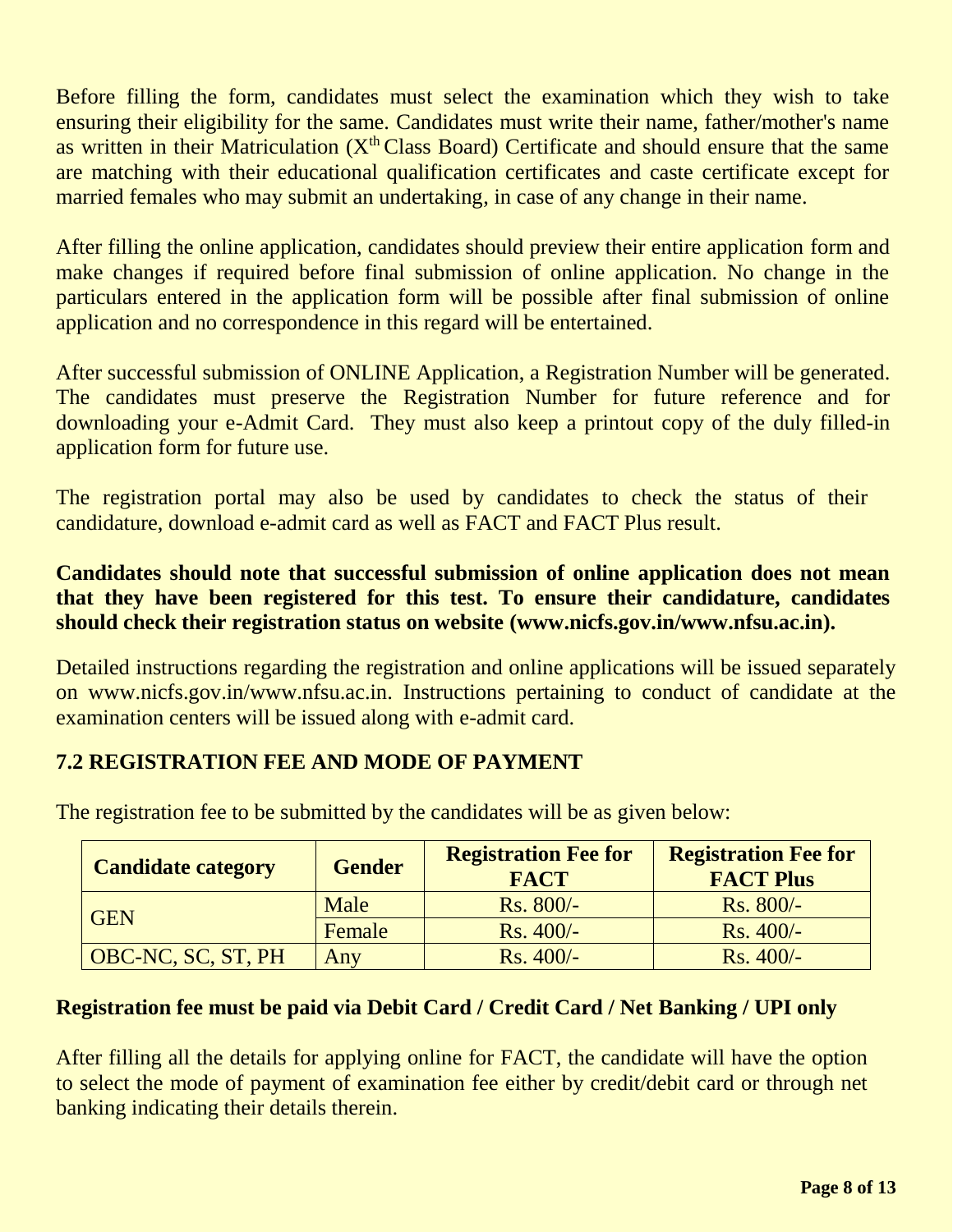**The candidates are required to check the status of fee payment at NFSU Delhi Campus (LNJN NICFS) website www.nicfs.gov.in/www.nfsu.ac.in and if the status is 'OK' the candidate will be able to take the printout of Confirmation Page.** 

If the fee is paid through credit/debit card and status is not OK, it means the transaction is cancelled and the amount will be refunded to concerned credit/debit card. Such candidates have to pay the fee again.

*Please note that Fee submitted by any other modes like money order, demand draft, IPO etc. will be summarily rejected. Fee once paid will not be refunded under any circumstances*

> *IN ORDER TO AVOID LAST MINUTE RUSH, THE CANDIDATES ARE ADVISED TO APPLY EARLY ENOUGH. NFSU Delhi Campus (LNJN NICFS) WILL NOT BE RESPONSIBLE FOR ANY NETWORK PROBLEMS OR ANYOTHER SUCH TYPE OF PROBLEMS*.

#### **8. CANDIDATE SEEKING FEE CONCESSION**

Scheduled Caste (SC)/Scheduled Tribe (ST)/Persons with Disability (PwDs) / Other Backward Classes (OBC) (Non-creamy layer), as per the central list of Other Backward Classes available on National Commission for Backward Classes (NCBC), Government of India website: www.ncbc.nic.in, candidate will be given such special concessions as may be decided by the NFSU Delhi Campus (LNJ NICFS).

The candidate should mention clearly his/her category to seek concession in fee. The candidate will be required to fill out an undertaking stating that if at any point, before/during/after the examination the information is found to be false, his/her candidature will be cancelled with immediate effect and the issued certificate will be declared invalid. OBC candidates, who are not covered under the provision of Non-Creamy Layer (NCL) as per the provisions of Govt. of India shall not be eligible to get the benefit of relaxation in fee concession.

Candidates must note that for availing OBC category benefit, only Central Govt. list and not the State Govt. lists would be applicable. Similarly, candidates applying under physically handicapped (PH)/ visually handicapped (VH) category may note that Govt. of India rules will be applicable in this regard; otherwise they shall not be eligible for any concession.

#### **9. Syllabus of the FACT Examination**

The syllabus & scheme of exam may be seen at NFSU Delhi Campus website www.nicfs.gov.in/www.nfsu.ac.in. The syllabus for FACT and FACT Plus will be the same, only the level of questions will be different. The question paper shall be as per syllabus and scheme of exam.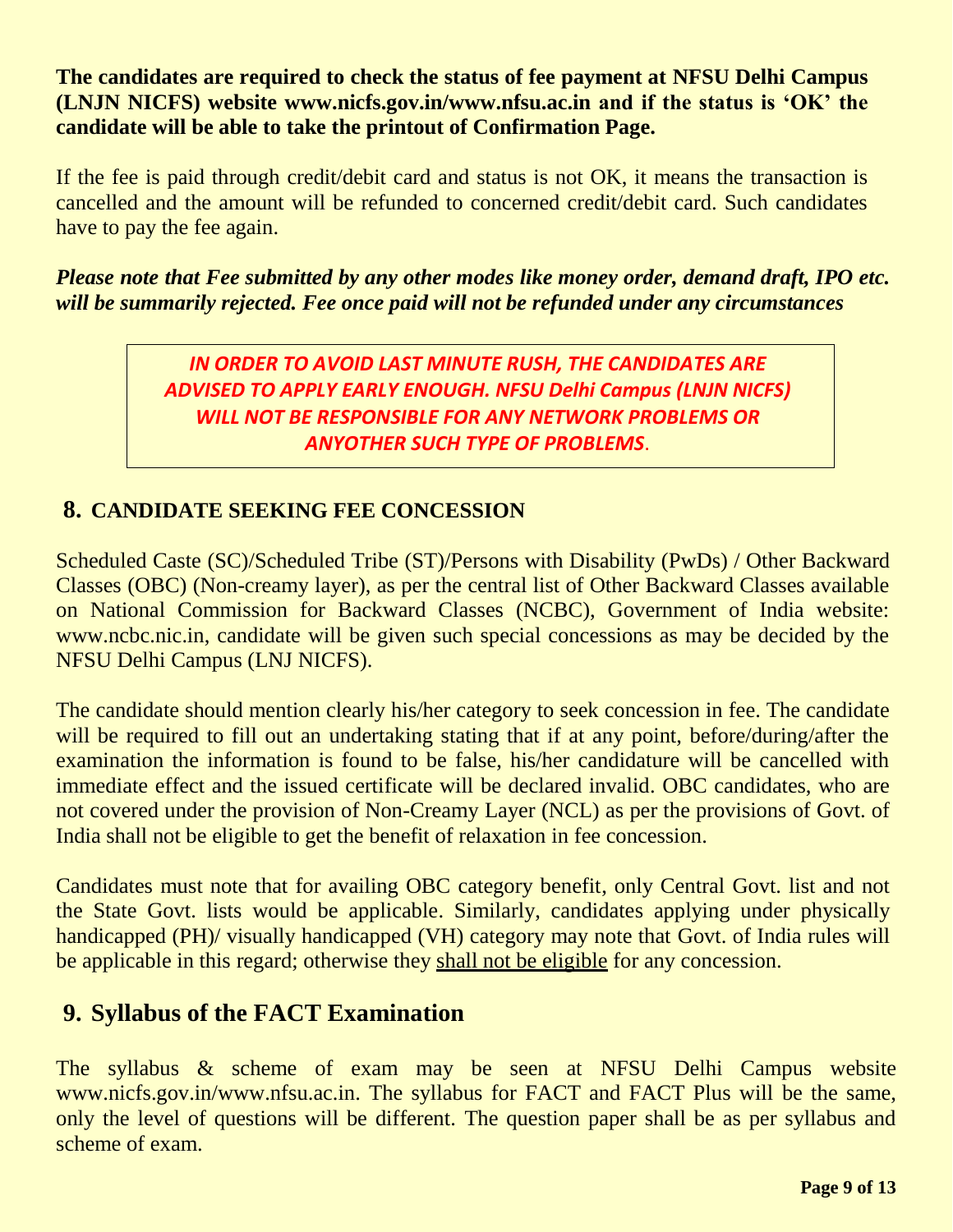#### **10. Examination Centers**

Name and address of the test centers will be printed on the admit card. A candidate may opt for up to three Examination Centers, strictly in order of preference from the following cities:

| <b>Agartala</b>   | Ahmedabad | <b>Aurangabad</b> | <b>Bhopal</b> | Calicut   |
|-------------------|-----------|-------------------|---------------|-----------|
| <b>Chandigarh</b> | Chennai   | Delhi             | Guwahati      | Hyderabad |
| Kolkata           | Lucknow   | Mumbai            | Patna         | Ranchi    |

If sufficient number of candidates do not opt for any of the above Centers, that particular Center may stand deleted from the above list OR otherwise also, the concerned candidates may be allotted another Centre at the discretion of NFSU Delhi Campus (LNJN NICFS).

The Allotted Examination Center will be final and no request for change of center will be entertained. No TA/DA will be admissible to any candidate, in any circumstances.

#### **11. Declaration of Result**

The provisional result of FACT and FACT Plus may be declared on 27 March 2022. The officially correct answers (Answer Key) will be announced on the same day after the examination i.e. 20 March 2022.

If a question, for any reason is found wrong, the benefit of marks will be given to only those candidates who attempt the question. On review of representations by the subject experts, if it is found that along with the original answer key one more option(s) is correct then marks will be awarded to all those candidates who have attempted any one of the correct options.

Any representation from the appeared candidates will be addressed within 3 days from the date of the examination via NFSU Delhi Campus (LNJN NICFS) website only i.e. latest by 23 March 2022. Representation Fee of Rs. 1000/- per question has to be paid by the candidate. The Final Answer Keys and Result will be uploaded on www.nicfs.gov.in/www.nfsu.ac.in on 27 March 2022.

Fee may be paid by credit/debit card/net banking/UPI. In case the challenge of any candidate regarding answer key is accepted, fee will be refunded. Refunds will be transferred online to the concerned bank account only, so, the candidates are advised to pay from their own bank accounts. In all other cases fee once paid will not be refunded. The decision of Competent Authority on challenges shall be final and result will be declared on the basis of final answer keys. Validity period of FACT or FACT Plus certificate will be 5 years from the date of issue. Results shall remain for up to one month on NFSU Delhi Campus (LNJN NICFS) website www.nicfs.gov.in/www.nfsu.ac.in and can be downloaded.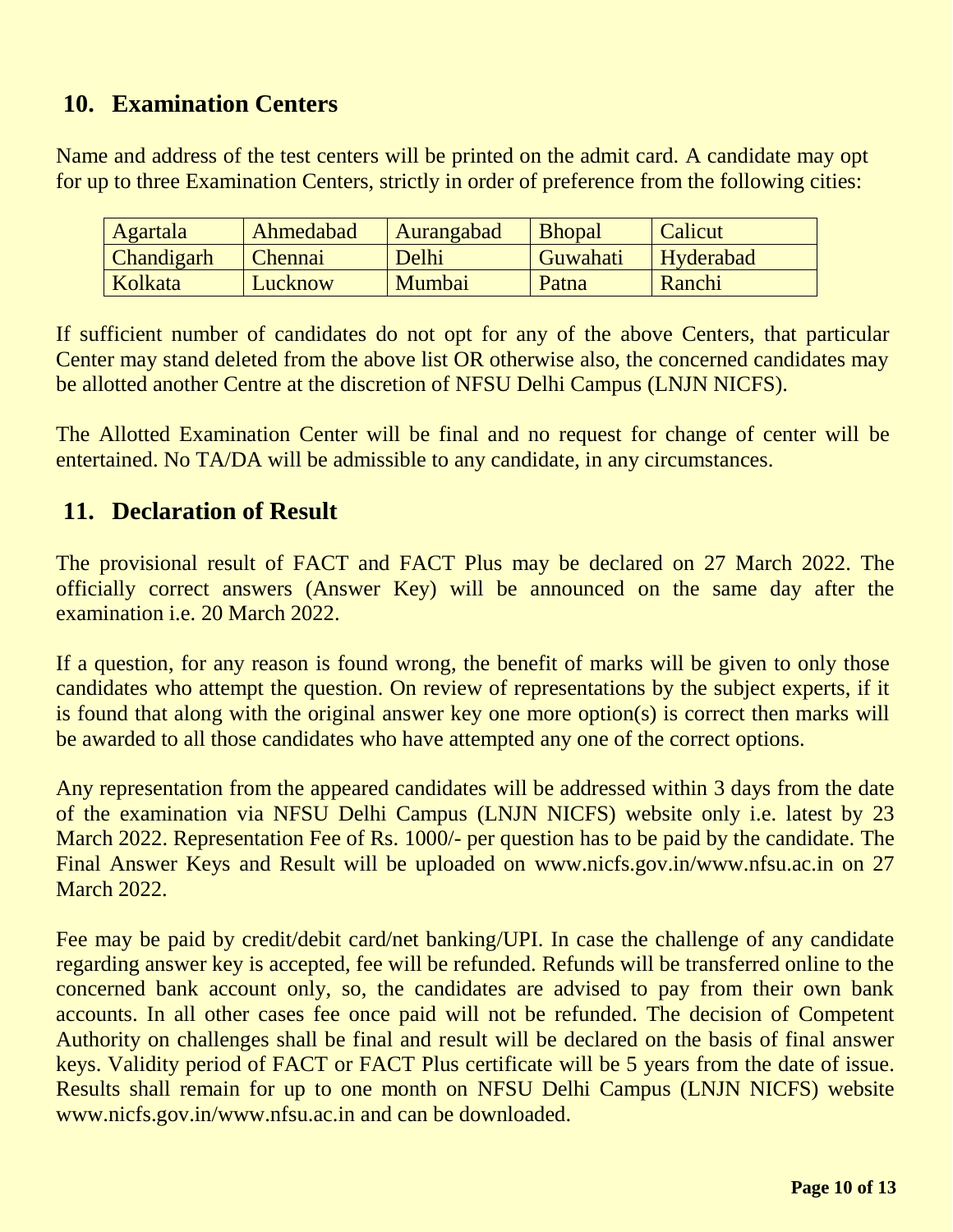#### **12. Issue of FACT and FACT Plus Certificate**

All the candidates declared provisionally qualified will be expected to produce original copy of all the certificates/testimonials for verification at the time and date to be notified before they are finally declared as qualified. The FACT or FACT Plus certificate will be issued on the basis of the undertaking from the students during registration stating *'Declaration: I hereby declare that the details furnished above by me are true and correct to the best of my knowledge and belief and I undertake to inform you of any changes therein, immediately. In case any of the above information is found to be false or untrue or misleading or misrepresenting, I am aware that I may be held liable for legal action'*.

#### **IMPORTANT INSTRUCTIONS**

- (i) While applying for this test, the candidates must ensure that they fulfill all the eligibility conditions and follow all the laid down procedures/guidelines for this test.
- (ii) While applying Online, apply early enough to avoid any last minute rush.
- (iii) Facility for downloading e-Admit Card to the registered candidates will be provided on NFSU Delhi Campus (LNJN NICFS) website www[.nicfs.gov.in/www.nfsu.ac.in.](http://www.csirhrdg.res.in/) No Admit Card will be sent by post. No duplicate e-admit cards shall be issued to the candidates at the Exam Centre. *NFSU Delhi Campus (LNJN NICFS) will not be responsible for any delay on the part of the candidates*.
- (iv) Each and every candidate needs to fulfill the eligibility criteria, complete in every respect, for successful candidature.
- (v) Provisional result based on the information provided by the candidate during filling up the online application form will be declared on 27 March 2022.
- (vi) The candidature shall be cancelled at any stage, even after declaration of result, if found that any given eligibility criterion is not fulfilled, and/or wrong information(s) has been provided by the candidate.
- (vii) Separate forms need to be filled for FACT or FACT Plus examination. Multiple registrations from a single candidate will be cancelled and the examination fee forfeited.
- (viii) Candidate should exercise due care in filling up the application form. In case of any error on the part of the candidate, he/she will be held solely responsible for any loss suffered by him/her. No change in the entries made in the original application form will be allowed under any circumstances at a later stage.
- (ix) No relevant column of the application form should be left blank. Incomplete applications shall be summarily rejected.
- (x) All information will be provided through NFSU Delhi Campus website only. No individual intimation by any mode will be sent to the candidates.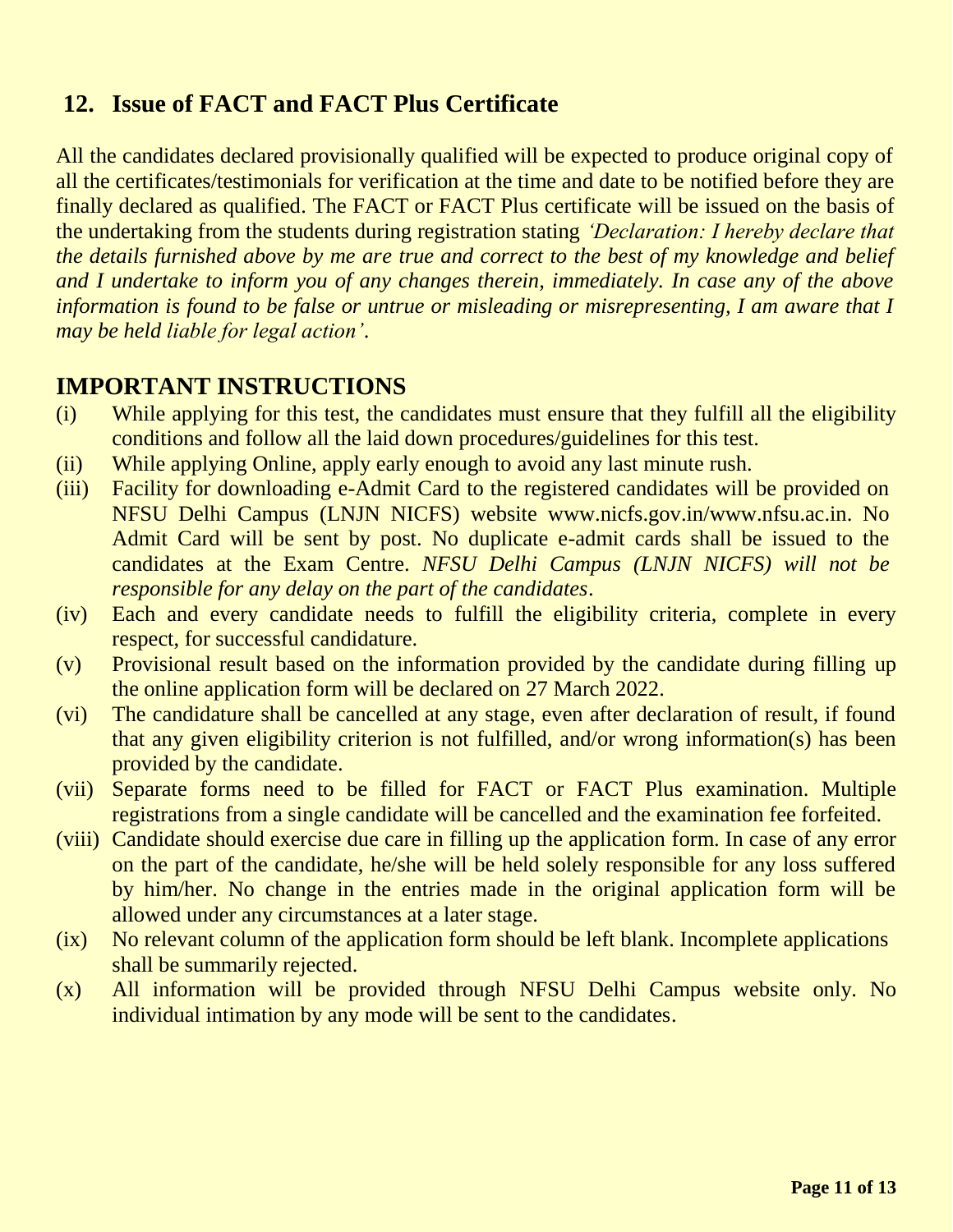- (xi) OBC candidates whose caste is not listed in Central List (as available on NCBC website) and are not covered under the provisions as applicable to OBC Non Creamy Layer (NCL) shall be treated as a General Category candidates for all purposes and shall not be eligible to get the benefit of fee concession etc. Accordingly, OBC Candidates not belonging to OBC Non Creamy Layer shall indicate their category as 'General'.
- (xii) Hard copy of online application form is not required and will not be accepted by NFSU Delhi Campus (LNJN NICFS).
- (xiii) Candidates are neither required to send any certificates/documents in support of their eligibility nor printout of their Application Form (Confirmation Page) to NFSU Delhi Campus (LNJN NICFS). However, the candidates, in their own interest, must satisfy themselves about their eligibility for the Test. In the event of any ineligibility being detected by the NFSU Delhi Campus (LNJN NICFS) at any stage, their candidature will be cancelled, and they shall be liable for legal action.
- (xiv) Candidates having post-graduate diploma/certificate awarded by Indian University/ Institute or foreign degree/diploma/certificate awarded by the foreign University/institute should in their own interest, ascertain the equivalence of their diploma/degree/certificate with Master's degree of recognized Indian universities from Association of Indian Universities (AIU), New Delhi. (www.aiuweb.org).
- (xv) No applications can be submitted after the last date 21 February 2022 and no fee will be accepted after 21 February 2022 in any circumstances.
- (xvi) The Candidate should note that their candidature is strictly provisional. The mere fact that e-Admit Card has been issued and the candidate is allowed to appear in the test shall not imply that his/her candidature has been accepted.
- (xvii) NFSU Delhi Campus (LNJN NICFS) may change the city of examination or the date of examination due to unforeseen circumstances without assigning any reason. No candidate will be allowed to appear at examination centers other than that allotted to them in the admit card. No candidate will be allowed to appear in the examination whose admission card is not issued by NFSU Delhi Campus (LNJN NICFS).
- (xviii)The candidates are required to bring a photo identity card along with their printout of online e-Admit Card on the day of examination.
- (xix) Calculators, log tables, paper chits, books/note-books, mobile phones, smart watches, electronic devices, etc. are not allowed in the Examination. Possession of any of these items will be treated as unfair means and result of the candidate will not be declared.
- (xx) Canvassing in any form will disqualify the candidate.
- (xxi) NFSU Delhi Camps (LNJN NICFS) representatives will be in-charge of the overall conduct of the examination at the Examination Centers and any immediate decisions taken by them will be final.
- (xxii) The decision of FACT Council shall be final in all matters. All legal disputes pertaining to this Test shall fall within the jurisdiction of Delhi Courts only.